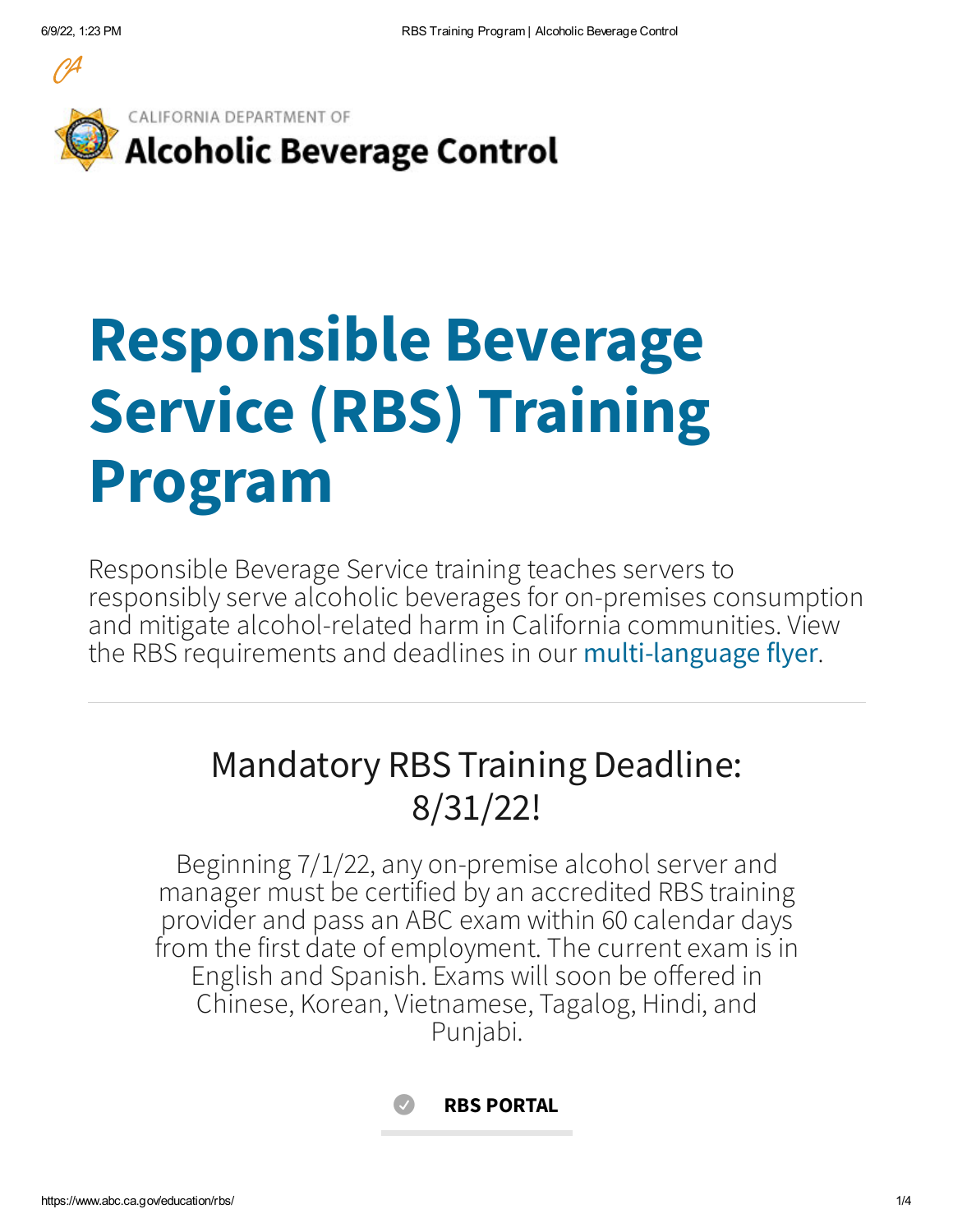# **What is the RBS Training Program?**

Passage of Assembly Bill 1221 in 2017 created the Responsible Beverage Service Training Program Act. The bill required the Alcoholic Beverage Control to create the Responsible Beverage Service Training Program (RBSTP) to ensure servers and their managers of alcoholic beverages are educated on the dangers of serving alcohol to minors and over-serving alcohol to patrons with the intention of reducing alcoholrelated harm to local communities. The new mandate creates a new training requirement for alcohol servers and managers of alcohol servers at an estimated 56,000 ABC licensees with on-premises alcohol sales privileges. The alcohol servers and managers who work at those locations must register with the ABC, be trained, pass an exam, and be certified by August 31, 2022, or 60 days after their first date of employment. The passing of [Assembly](https://leginfo.legislature.ca.gov/faces/billNavClient.xhtml?bill_id=201920200AB82) Bill 82, on June 29, 2020, extended the date in which this requirement is enacted to beginning July 1, 2022. This change was made to alleviate the financial strain on the hospitality industry caused by the COVID-19 state of emergency.

Beginning July 1, 2022, any alcohol server and their manager must have a valid RBS certification from an ABC accredited RBS training provider and pass an online ABC administered RBS exam within 60 calendar days from the first date of employment.

**Approved Training Provider Disclaimer**: The Department has certified that the curricula presented by the approved training providers meets the requirements set forth in the California Code of [Regulations](https://www.abc.ca.gov/wp-content/uploads/2020/06/RBS-Text-of-Approved-Regulations.pdf) Title 4 §§162-166. The Department's review is limited to the content required by the aforementioned regulations, therefore, the Department cannot confirm the accuracy of any non-regulated content. If you have questions about the accuracy of the information provided by one of the training providers, or object to the manner in which the information was presented, please contact the training provider. Approved training providers are not employees of the Department or otherwise affiliated with the Department.

# **Mission of the Responsible Beverage Service Training Program**

Our mission is to ensure effective Responsible Beverage Service training for servers and their managers to curb harm related to underage drinking and the overuse of alcohol in California communities.

#### **ADDITIONAL RESOURCES**

- Approved RBS [Regulations](https://www.abc.ca.gov/law-and-policy/regulations-rulemaking/approved-regulations/#rbs) Documents
- [Program](https://www.abc.ca.gov/education/rbs/program-updates/) Updates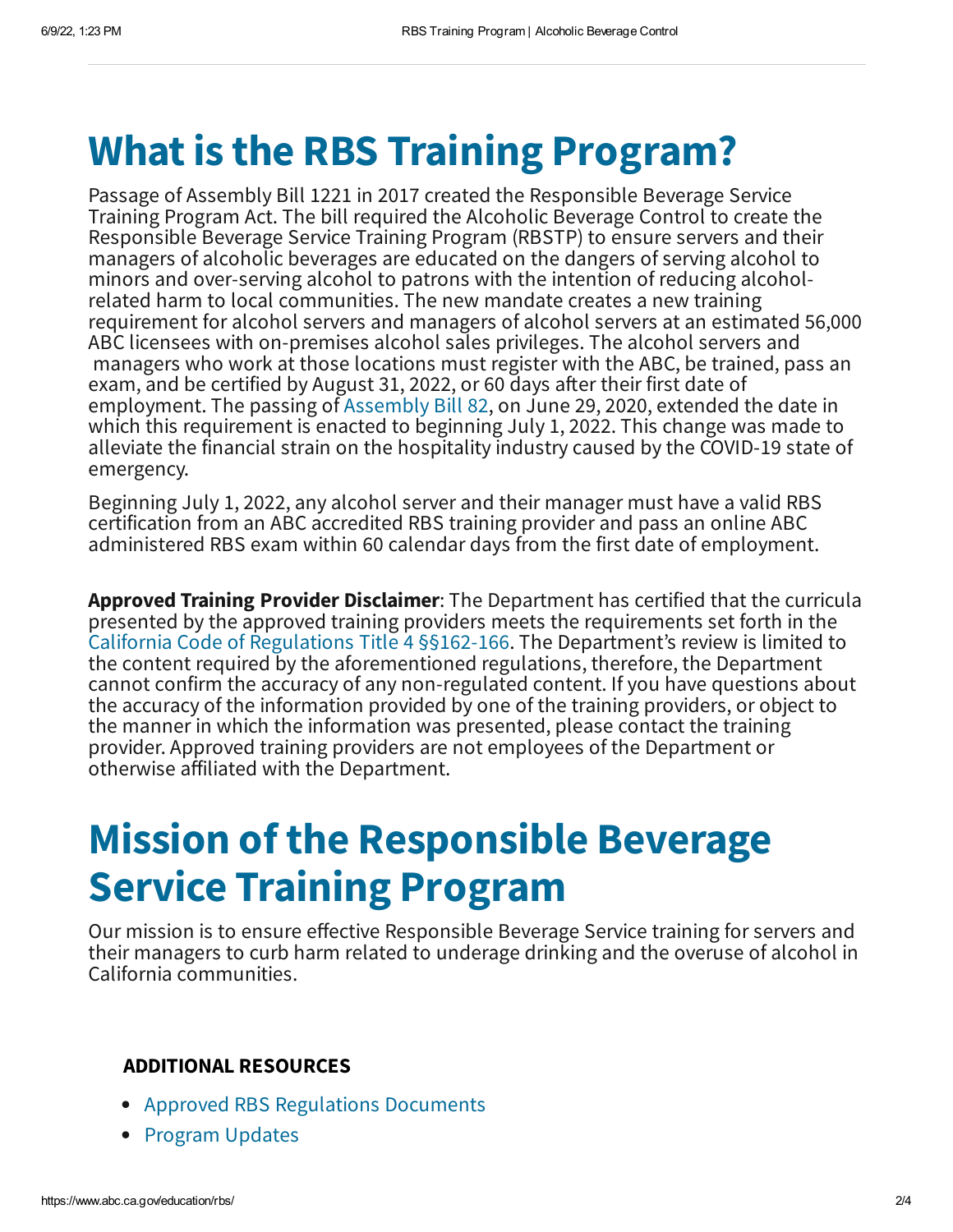#### **TRANSLATE WEBSITE**

Select a language below to translate this website.

**ER** English

[Disclaimer](https://www.abc.ca.gov/accessibility//#GT)

#### **EDUCATION**

LEAD [Training](https://www.abc.ca.gov/education/lead-training/)

Licensee [Education](https://www.abc.ca.gov/education/licensee-education/)

Merchant [Education](https://www.abc.ca.gov/education/merchant-education/)

#### RBS Training Program

- [Multi-Language](https://www.abc.ca.gov/wp-content/uploads/2022/06/Multi-Language-Flyer.pdf) Flyer ↳
- [Program](https://www.abc.ca.gov/education/rbs/program-updates/) Updates ↳
- [Tutorial](https://www.youtube.com/playlist?list=PLkQmb-gnart1eFeVah484vpIrO721NoYK) Videos ↳
- [Frequently](https://www.abc.ca.gov/education/rbs/frequently-asked-questions/) Asked Questions ↳

#### **CONTACT**

For server registration assistance contact your local district office:

#### **Select a District Office**

--Please Select--

- OR -

#### **Find Your District Office by County**

--Please Select--

For training provider and general program assistance contact: